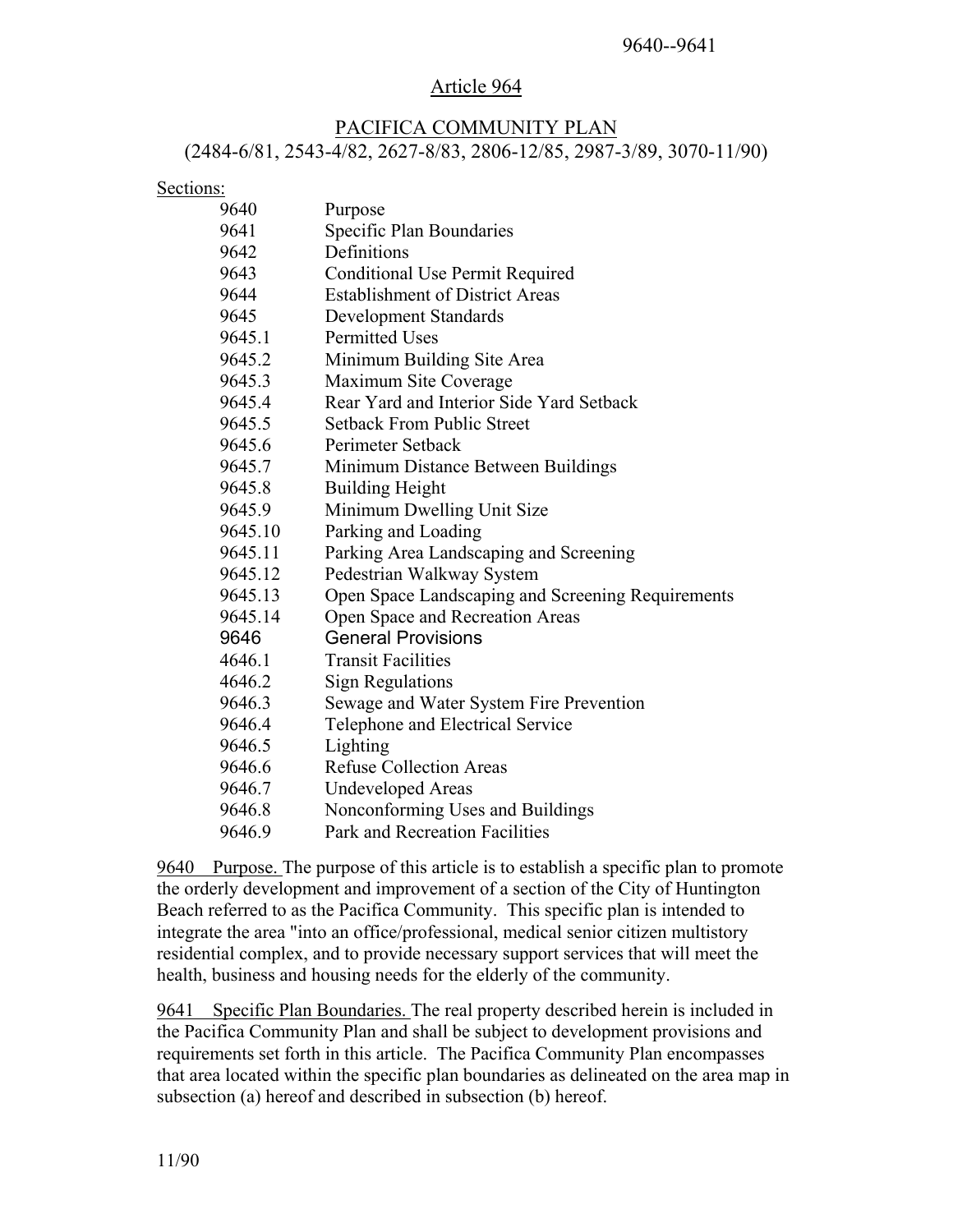#### (a) Area Map



(b) Legal Description. Precisely, Pacifica Community Plan includes the real property described as:

The North 1/2 of Lot 20, Block H of Tract No. 7, Block F, Lots 1-5; Block G, Lots 1-9; the north half of Lot 10 of Tract 7 and Lot 21 and the south half of Lot 20, Block H, as recorded in Book 9, page 8 of Miscellaneous Maps of Orange County, California. (2543-4/82, 2627-8/83)

9642 Definitions. For the purposes of this article, the following words and phrases shall have the meaning set forth. .

- (a) Bui1ding site shall mean a legally created parcel of land bounded by property lines after dedication.
- (b) Office/Professional uses shall mean office building used for the following professional services: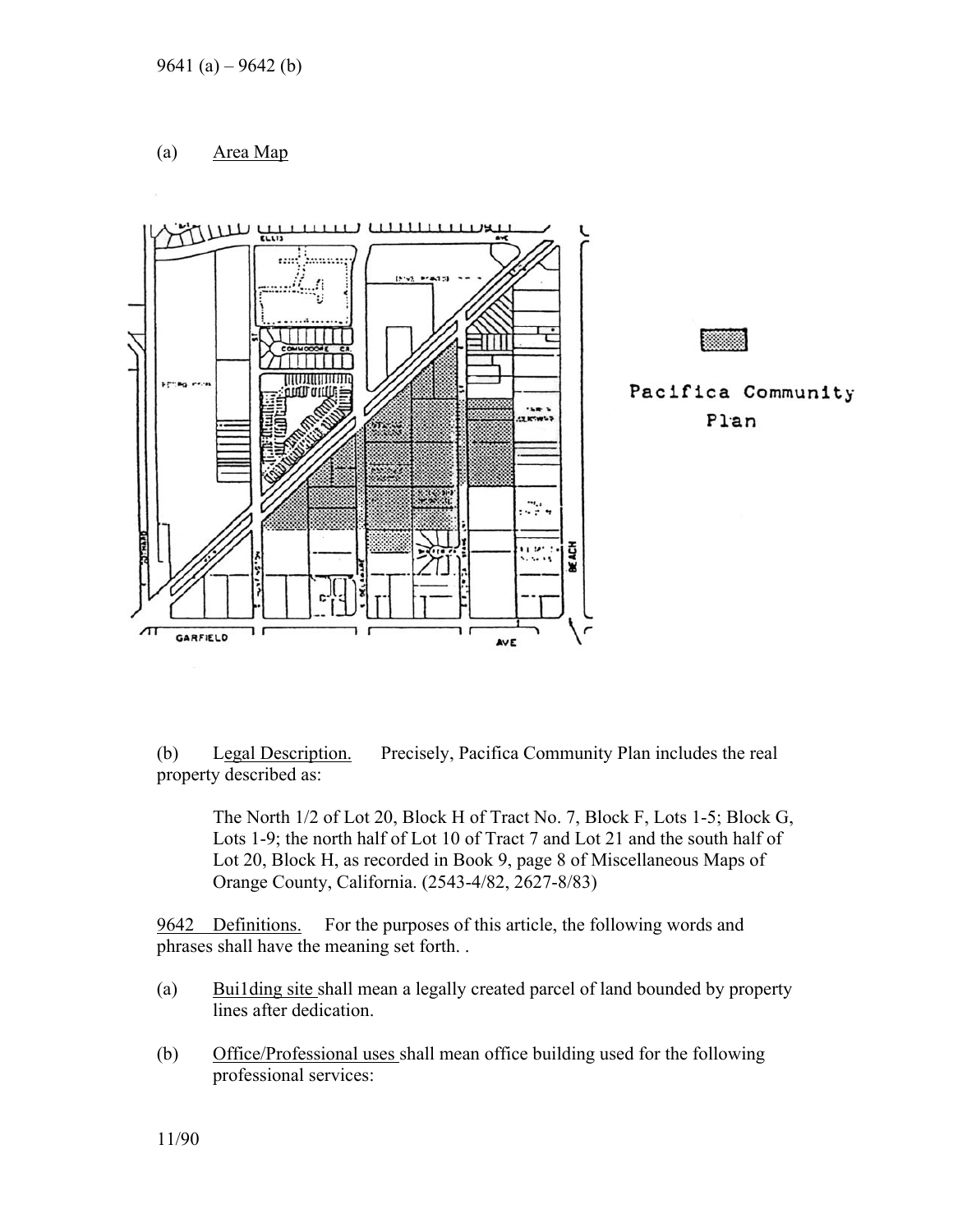9642 (b) -- 9645.1 (a)(3)

Accountant, architect, attorney, chiropractor, collection agency, dentist, engineer, insurance broker, optometrist, physician and surgeon, private detective, real estate sales, social workers, surveyor, pharmacies or similar uses and occupations.

Diagnostic laboratories and biochemical laboratories that do not exceed twenty-five hundred (2500) square feet in gross area are also considered office/professional uses.

- (c) Perimeter setback shall mean the required setback distance between the specific plan boundary line and any proposed buildings along said boundary lines.
- (d) Property line shall mean the lot line established after street dedication.
- (e) Resident shall mean the occupant or occupants of residential dwelling units located within the specific plan area.
- (f) Specific plan shall mean the Pacifica Community Plan as adopted by the City Council of the City of Huntington Beach.
- (g) Specific plan map shall mean the map described in Section 9646.10.

9643 Conditional Use Permit Required. Any development under the provisions of this specific plan shall be subject to approval of a conditional use permit as provided in Article 984 of the Huntington Beach Ordinance Code. In addition to the criteria provided in Article 984, development proposals within the specific plan area shall be subject to the imposition of conditions to provide for future parking needs in addition to the minimum parking requirements herein.

9644 Establishment of District Areas. This specific plan is divided into District One and District Two, as delineated in the specific plan map contained in Section 9616.10.

9645 Development Standards. Proposed development within the Pacifica Community Plan shall comply with the following development standards, provided further that all applicable provisions of the Huntington Beach Municipal Code shall also apply except where there is conflict with the provisions of this article, in which case the provisions of this article shall take precedence.

9645.1 Permitted Uses. The following uses are permitted in the specific plan area in accordance with the development standards contained in this article, and as delineated on the specific plan map:

- (a) District One Permitted Uses
	- (1) Hospitals and convalescent hospitals;
	- (2) Medical and dental buildings;
	- (3) Pharmacies;
	- 11/90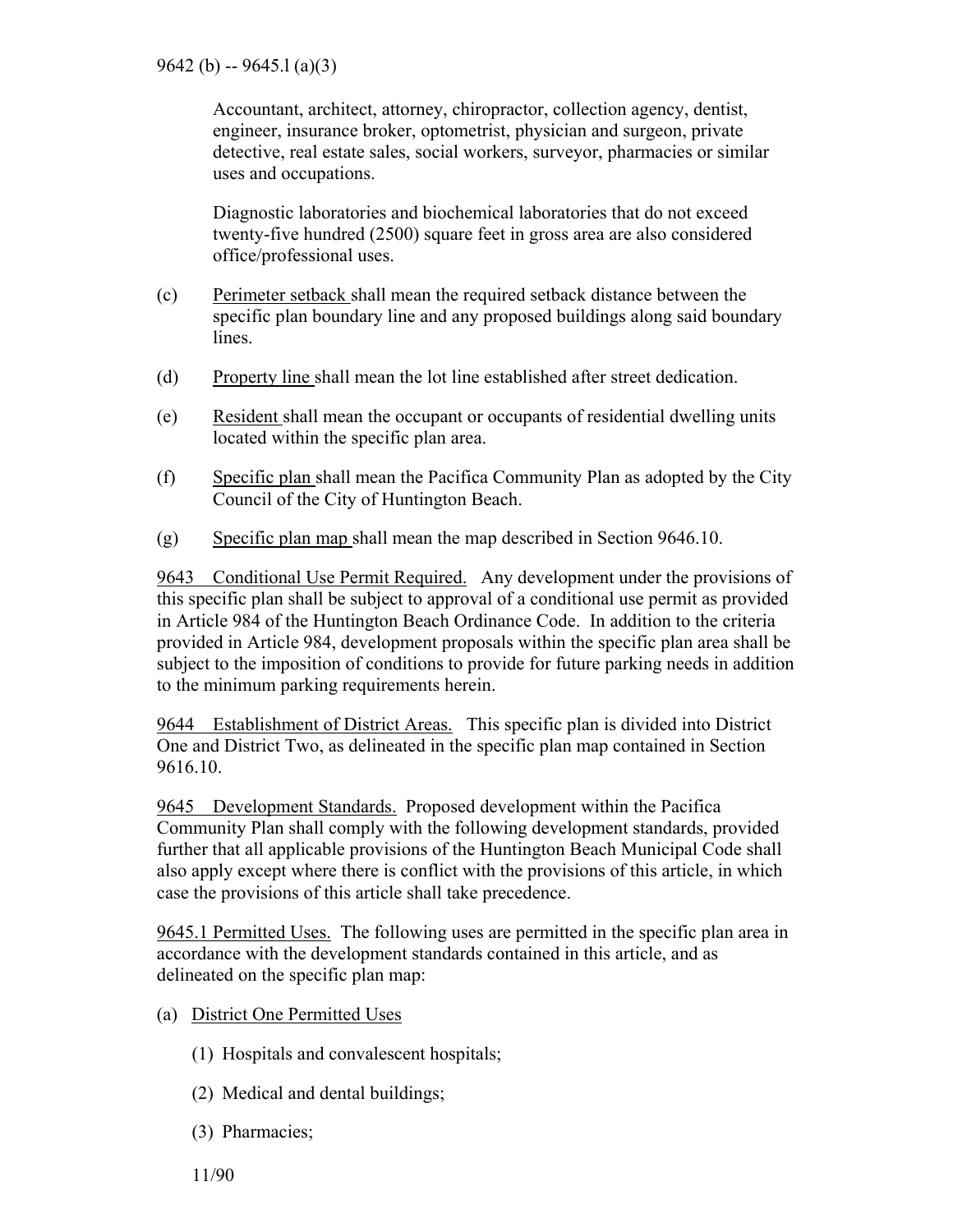- (4) Rest homes, nursing homes, residential health care facilities and sanitariums;
- (5) Office/professional uses;
- (6) Service stations with or without convenience markets in conformance with Commercial District Standards contained in Article 922. (2987-3/89)
- (7) Apartments or condominiums when support services prescribed herein are integrated into such structures to implement the purpose of this article.
- (8) Support services to apartments and condominiums including but not limited to eating facilities, beauty/barber shops, libraries, private health clubs, health care facilities and retail commercial establishments.
- (b) District Two Permitted Uses
	- (1) Apartments when support services prescribed herein are integrated into such structures to implement the purpose of this article.
	- (2) Support services to apartments including but not limited to eating facilities, beauty/barbershops, libraries, private health clubs, health care facilities and retail commercial establishments.
	- (3) Office/professional uses.
	- (4) Public institutions.

#### 9645.2 Minimum Building Site Area.

- (a) Buildings forty-five (45) feet or less in height shall have a minimum building site area or ten thousand (10,000) square feet.
- (b) Buildings exceeding forty-five (45) feet in height shall have a minimum building site area of twenty thousand (20,000) square feet.

9645.3 Maximum Site Coverage. Total site coverage shall not exceed 45 ,percent of site. provided further. buildings exceeding forty-five (45) feet shall not exceed 25 percent of site coverage.

9645.4 Rear Yard and Interior Side Yard Setback. Except as provided in Section 9645.6, the minimum rear yard and interior side yard setback shall be five (5) feet, provided further that all buildings exceeding forty-five (45) feet in height shall have an additional setback of one (1) foot for every two (2) feet above forty-five (45) feet of building height plus an additional one (1) foot setback for every ten (10) feet of building length facing said yard.

9645.5 Setback From Public Street. Except as provided in Section 9645.6, all buildings and structures shall be set back from a public street as follows: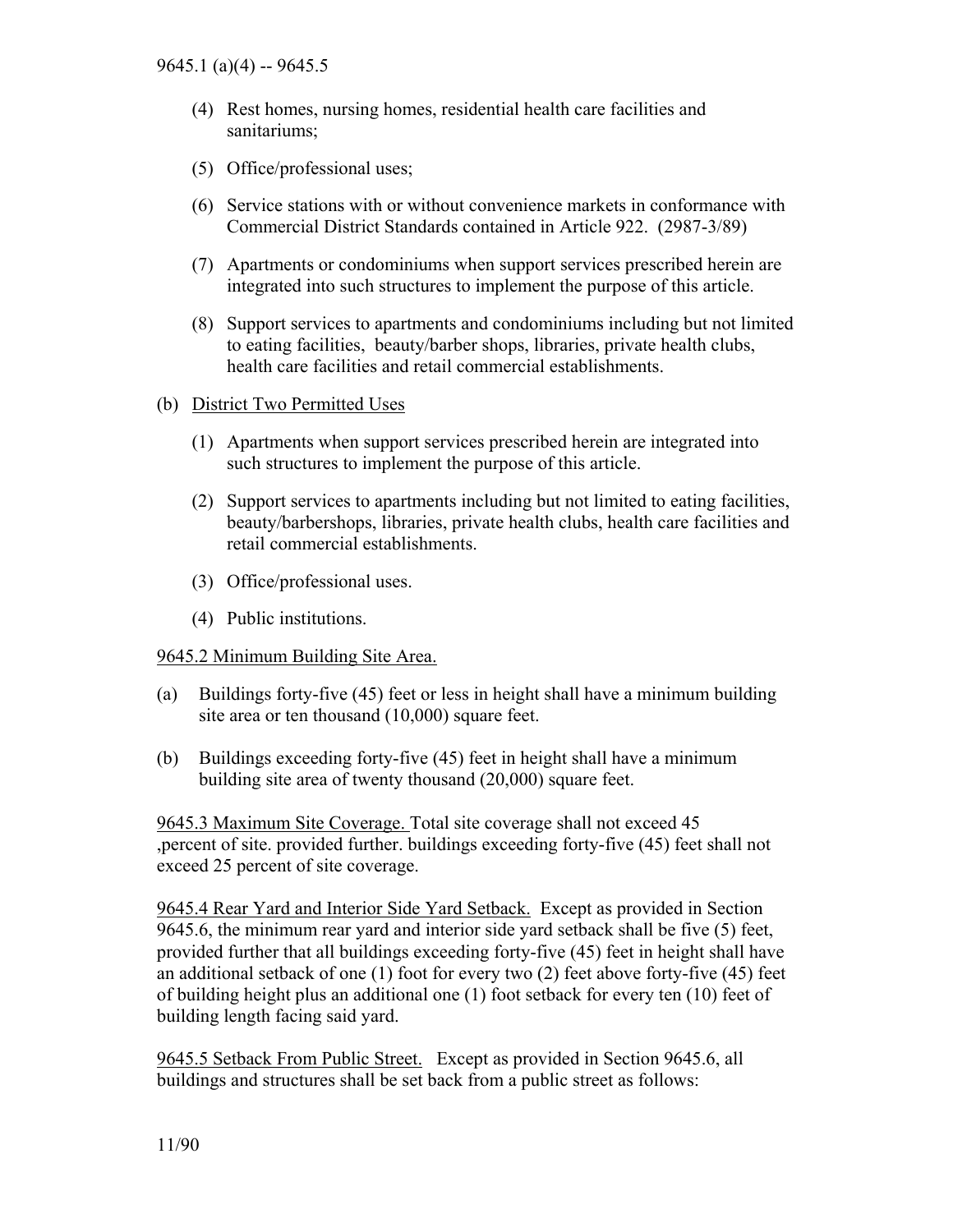- (a) All buildings and structures forty-five (45) feet or less in height shall be set back from a public street a minimum of fifteen (15) feet.
- (b) All buildings and structures exceeding forty-five (45) feet in height shall be set back from a public street a minimum of twenty (20) feet, provided further that said setback shall be increased one (1) foot for each two (2) feet above fortyfive (45) feet of building height plus an additional one (1) foot setback for every ten (10) feet of building length facing said street shall also be required.
- (c) The required setback shall be measured from the property line parallel to the public street.

9645.6 Perimeter Setback. All building-s not exceeding forty-five (45) feet in height shall have a minimum perimeter setback of twenty (20) feet from the boundaries of the specific plan unless otherwise designated on the specific plan map. All buildings exceeding forty-five (45) feet in height shall have a minimum perimeter setback of twenty (20) feet provided further that an additional two (2) foot setback for every ten (10) feet above forty-five (45) feet of building height plus an additional one (1) foot setback for every ten (10) feet of building length facing said yard shall be required.

The required perimeter setback shall be measured from the property line along the specific plan boundary.

9645.7 Minimum Distance Between Buildings. The minimum distance between main' buildings shall be fifteen (15) feet provided further that an additional one (1) foot separation shall be provided for every additional two (2) feet of building height above forty-five (45) feet. Where more than one structure exceeds forty-five (45) feet in height, the separation between adjacent buildings shall be calculated by using the tallest structure proposed to be developed on the site.

9645.8 Building Height. Building height within the specific plan area shall not exceed the limitations for each district as delineated upon the specific plan map.

9645.9 Minimum Dwelling Unit Size. All dwelling units within a residential multistory structure shall be exclusively one (1) bedroom units of not less than five hundred (500) square feet of floor area.

9645.10 Parking and loading. All developments shall comply with the standards outlined in Article 960. (3070-11/90)

9645.11 Parking Area Landscaping and Screening. Parking area landscaping and screening shall conform with the standards outlined in Article 960. (3070-11/90)

9645.12 Pedestrian Walkway System. A continuous pedestrian walkway system shall be provided within District Two of the specific plan for the benefit of the residents.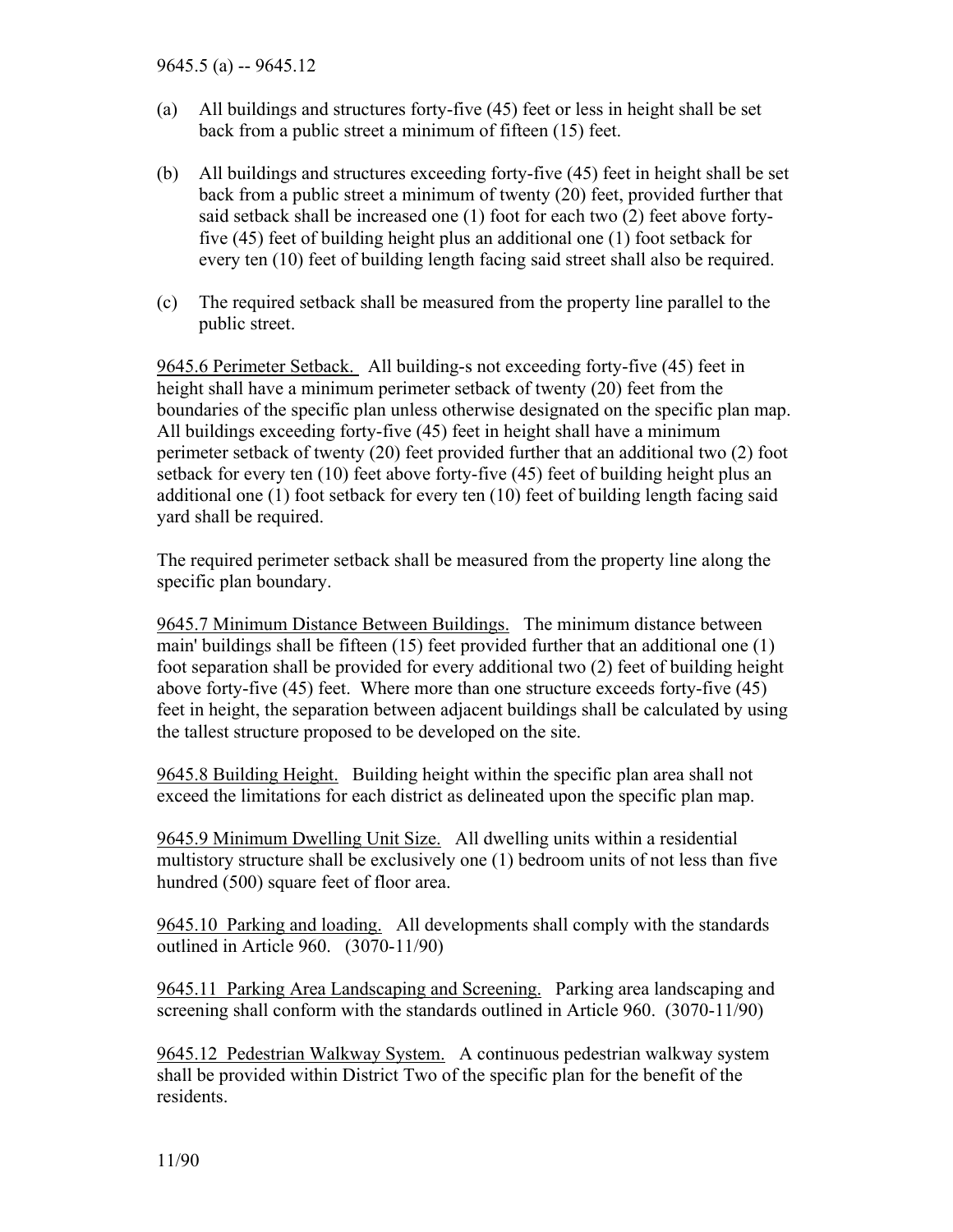### 9645.13 Open Space Landscaping and Screening Requirements.

- (a) Excluding any portion of a setback area assigned for parking purposes all setback areas fronting a public street and all recreation, leisure and open space areas shall be landscaped and permanently maintained in an attractive manner.
- (b) Decorative landscape/architectural design elements such as fountains, pools, benches, sculptures, planters, gardens and similar elements shall be provided and incorporated as part of the landscape plan.
- (c) Permanent irrigation facilities shall be provided in all landscaped areas.
- (d) Detailed landscape and irrigation plans shall be submitted to and subject to approval by the Director of the Department of Community Development prior to issuance of building permits.
- (e) Landscaping in the public right-of-way shall be installed in accordance with standard plans and specifications on file in the Department of Public Works.
- (f) Such landscaping shall be installed prior to final inspection.

9645.14 Open Space and Recreation Areas. Open space and recreation areas shall be provided to serve the recreational and leisure activity needs of residents within the specific plan area. Open space and recreation areas shall conform to the following criteria:

- (a) The amount of open space and recreation area shall be provided. at a ratio of two hundred (200) square feet per dwelling unit.
- (b) Common open space and recreation areas may include but not be limited to game courts or game rooms, swimming pools, gyms, saunas, putting greens, garden roofs or grounds, and other similar type facilities.
- (c) At least one (l) main recreation area or facility shall be provided. This area shall be conveniently located to afford maximum use by all residents and shall be located within District Two of the specific plan area.
- (d) Enclosed buildings used for recreational or leisure facilities shall not constitute more than 50 percent of the required open space and recreational area.
- (e) Private balconies shall be provided to serve the private open space needs of residents within the specific plan area. Such balconies shall be located adjacent to the unit they are intended to serve and shall have a minimum area of sixty (60) square feet.

9646 General Provisions. In addition to satisfying the development provisions contained in this article, all proposed development shall comply with the applicable general provisions set out herein.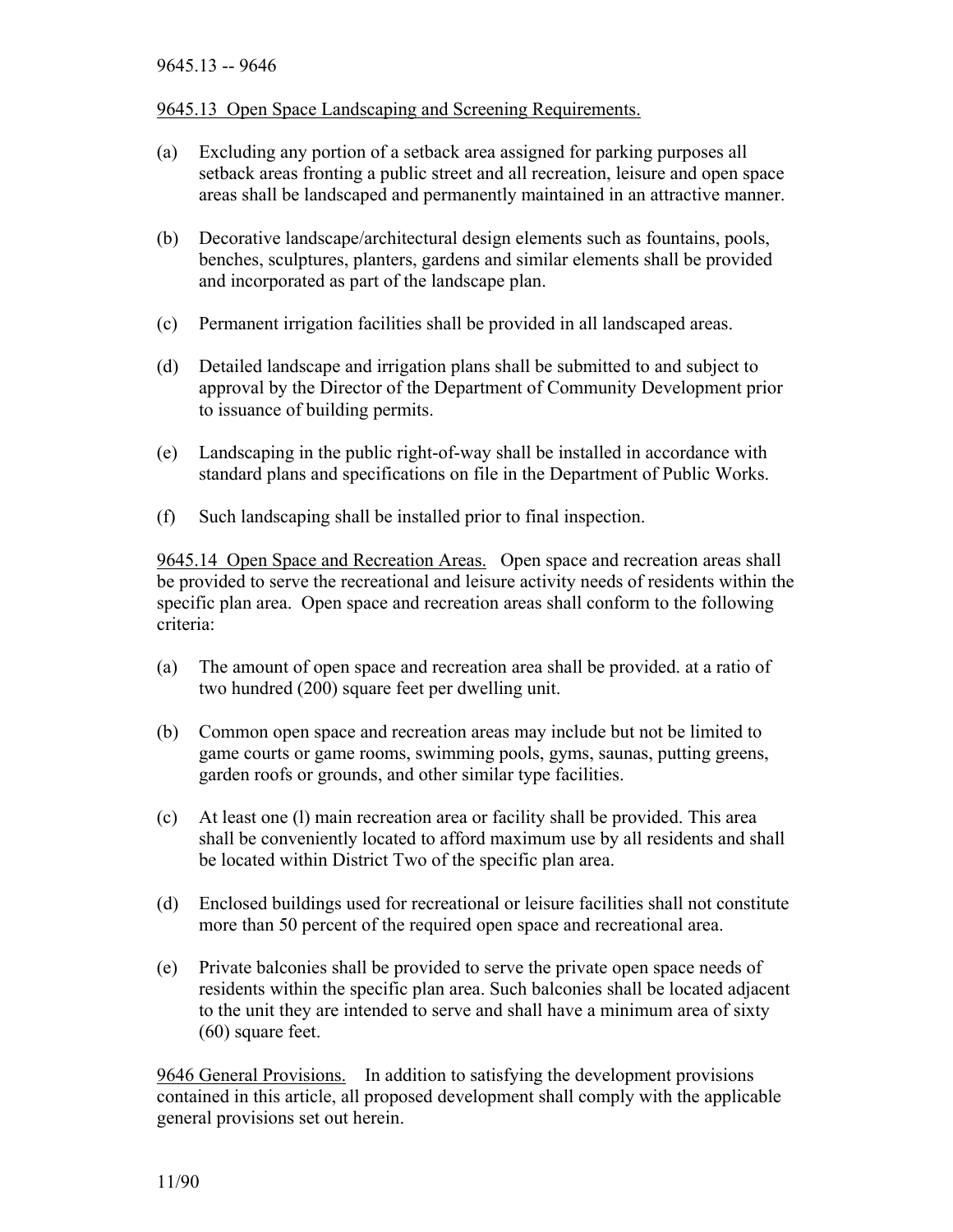9646.1 -- 9646.9

9646.1 Transit Facilities. There shall be a transportation transfer facility provided adjacent to Main Street for the purpose of accommodating mass transit vehicles. Said facility shall include a canopy shelter for the convenience and comfort of persons utilizing the facility which shall not be subject to setback requirements of this article. The location of the facility shall generally conform to the location designated upon the specific plan map.

9646.2 Sign Regulations. All signs shall conform to Article 976 of the Huntington Beach Ordinance Code.

9646.3 Sewage and Water Systems Fire Prevention.

- (a) All sewage systems shall comply with standard plans and specifications of the city and shall connect to the city sewage system.
- (b) All water systems shall comply with standard plans and specifications of the city and shall connect to the city water system.
- (c) All fire protection appliances, appurtenances, emergency access and any other applicable requirements pursuant to Chapter 17.56 of the Huntington Beach Municipal Code, shall meet the standard plans and specifications on file with the Fire Department.

9646.4 Te1ehhone and Electrical Service. All on-site electrical lines (excluding lines in excess of l2KV) and telephone lines shall be placed underground.

9646.5 Lighting. The developer shall install an on-site lighting system on all vehicular access ways and along sidewalks. Such lighting shall be directed onto driveways and walkways within the development and away from adjacent properties. Lighting shall also be installed within all parking areas.

9646.6 Refuse Collection Areas.

- (a) Opaque materials shall be used to screen outdoor refuse containers from view from access streets and adjacent property.
- (b) No refuse container area shall be permitted between a street and the setback line.

9646.7 Undeveloped Areas. Undeveloped areas for future expansion shall be maintained in a weed and dust-free condition and shall remain free of debris.

9646.8 Nonconforming Uses and Buildings. Existing uses and buildings which do not meet the criteria contained in this article are declared non-conforming and subject to the applicable requirements of Article 991 and Article 941 of the Huntington Beach Ordinance Code.

9646.9 Park and Recreation Facilities. Any residential developments with the specific plan shall be subject to the requirements of Article 996B, Park and Recreation Facilities, of the Huntington Beach Ordinance Code.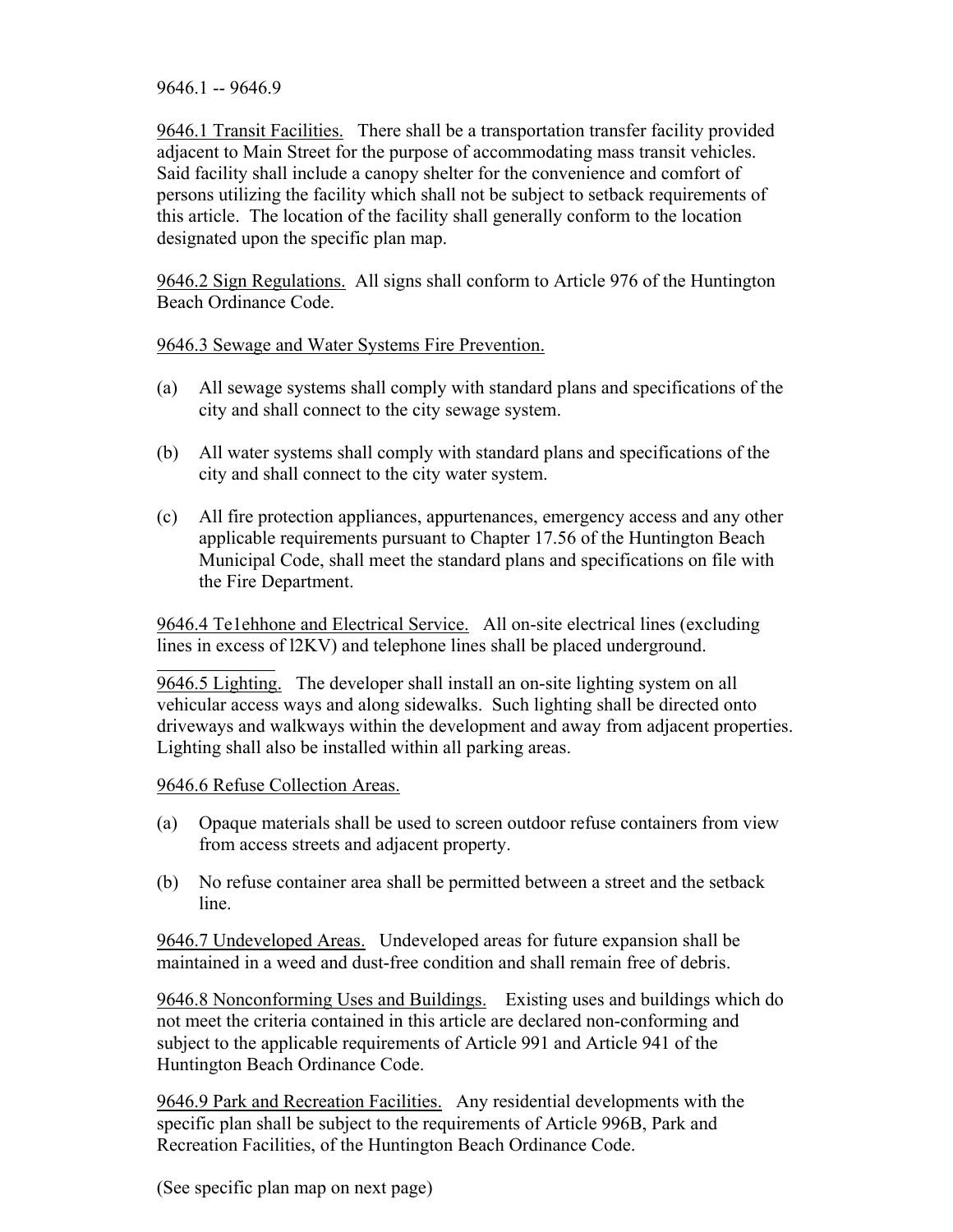11/90